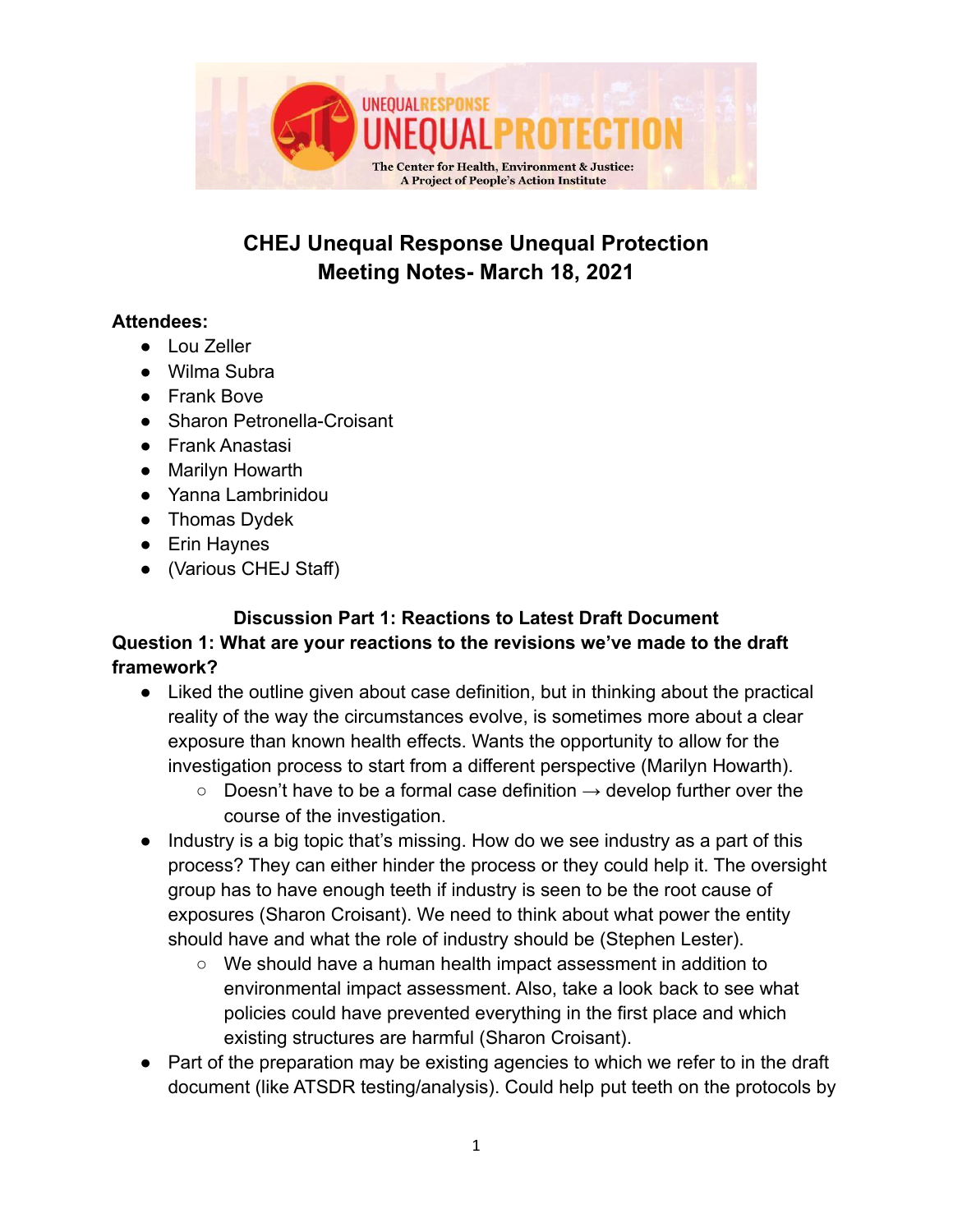adding in an agency from the Department of Justice. It would be good to have a framework in the document that defines/explores the legal process of why we're doing this (Lou Zeller).

### **Question 2: What areas need more work?**

- In section 3, is it the scientific method that is not effective or the policy that isn't effective? (Lou Zeller). It's more on the methods of epidemiology that aren't sensitive enough to answer the questions people have (Stephen Lester).
	- $\circ$  Is it that existing science is not yet appropriately applied to policy in order to take action on behalf of communities? This shouldn't cast aspersions on the scientific method as it's helpful, it's just that in some areas it hasn't been applied (Marilyn Howarth).
	- It's more about if the scientific method is or isn't done correctly (Frank Bove).
- Change can happen quite often for exposure, it's not a static situation (Wilma) Subra). We can't just look at regulated chemicals, we have to look at everything that people are exposed to (Stephen Lester).
- If we have a set of criteria to determine whether to investigate communities, people may feel that they aren't taken seriously because of bias (Frank Anastasi).
- For the Response Team, there's already environment and public related disaster-response teams out there. This could be an expansion of it, by including on-going chronic polluters and acute exposures (Erin Haynes).
- Include other agencies that have information/resources already. For example, a call to the EPA would be helpful in gathering more data (Marilyn Howarth).
	- Has to be a coordinated response with multiple agencies (Erin Haynes)
- Grammatical suggestion: section 3, there's an overabundance of the use of "/" in the text. If it's overused, it can lead to confusion. At some point, eliminate all the "/" in the slash in order to make it more understandable (Lou Zeller).

## **Discussion Part 2: Science Challenges**

#### **Question 1: Initiating a Health Investigation**

- Who is the community? How do you define community? It doesn't have to be an organization, shouldn't be limited to a non-profit or 501(3)(c) (Erin Haynes).
- Reviewing the current literature and having access to information is important, should be shared. We should consider poison control center/trained environmental health exposure individuals (Erin Haynes and Stephen Lester).
	- Review existing evidence for chemicals of interest.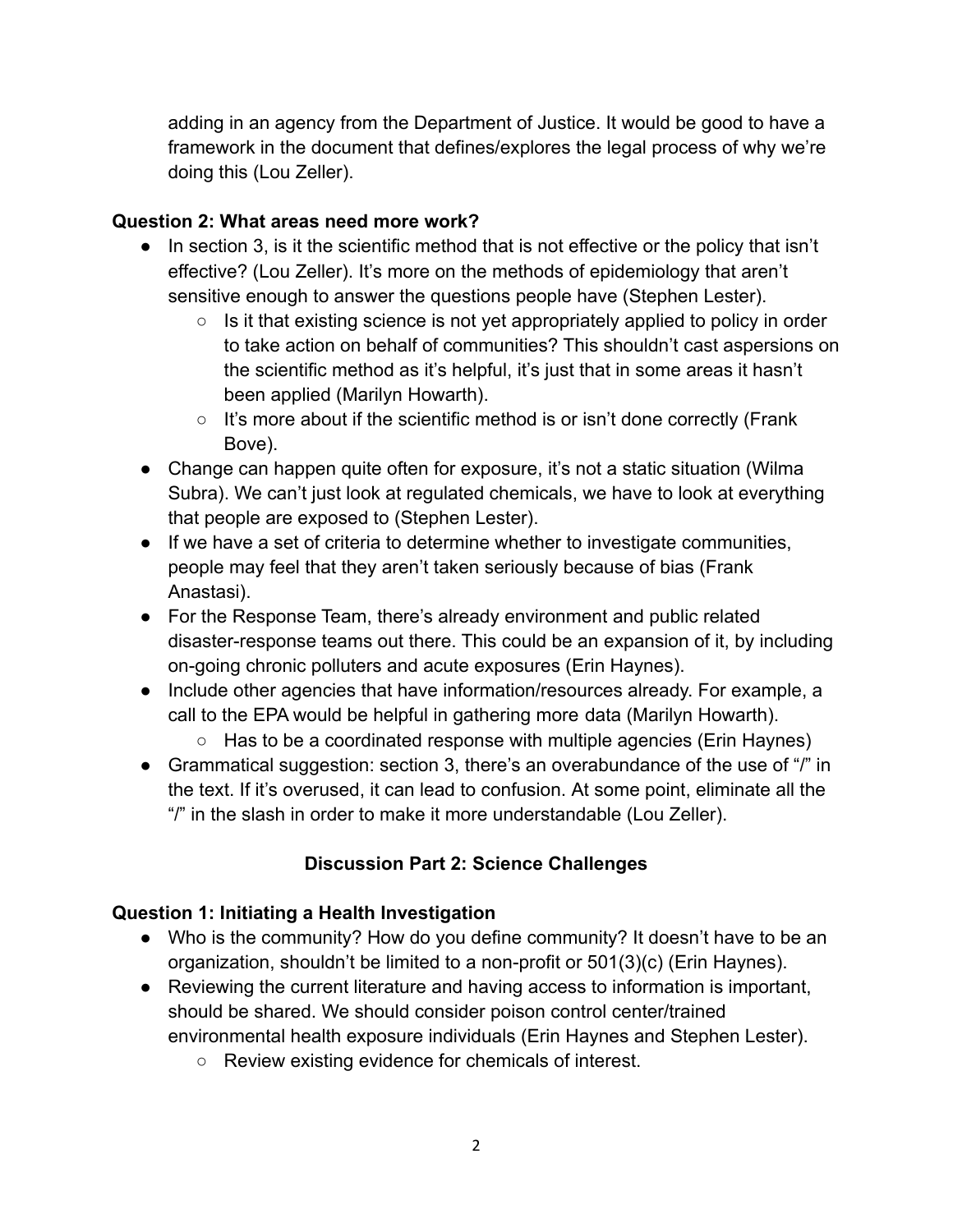- Some of the calls might come from incidences/interactions that haven't yet been well studied or are misunderstood. These could be opportunities for scientific discovery. The bases shouldn't be limited by existing scientific literature/understanding. (Yanna Lambrinidou)
	- Agrees, adds that they should have the best information available. Should also encourage the community to call in and give local knowledge (Frank Bove).
- Possible Criteria to Initiate a Health Investigation:
	- Human health impacts (Wilma Subra).
	- $\circ$  Number of complaints ex.) 1 call from a community  $\rightarrow$  anonymous? Every phone call deserves some sort of investigation (Erin Haynes).
		- Data collection process begins right after phone calls.
		- Phone calls are too easily dismissed. Need to make sure this doesn't happen (Teresa Mills).
		- Would be helpful to have a hotline and mapping of the calls (Erin Haynes).
		- Agency actions depend on information of the person calling in. We should come up with the information needed to decide on what to  $do \rightarrow what tools do we need?$  (Frank Bove).
		- Have had situations where they should have been moving on before phone calls occurred. If think about responding, are almost always too late (Sharon Croisant).
	- Illnesses.
	- Already identified EJ communities.
	- o Information coming in from a community should be transparent, along with what the response team is planning to do (Yanna Lambrinidou).
		- One mechanism to help with communities being a part of this is being transparent about what the initial complaints are and how many there are so that community members who suspect what's going on can check what other community members are reporting even if they're not connected to them (Yanna Lambrinidou).
	- "Decision tree" range of different decisions depending on exposure scenario
		- Offers communities understanding of how the investigation will unfold to involve communities in all steps of the process
	- If we develop something (even if it's dynamic and can/should change) we should share it with the community so that they know what's going on and can understand it (Sharon Croisant).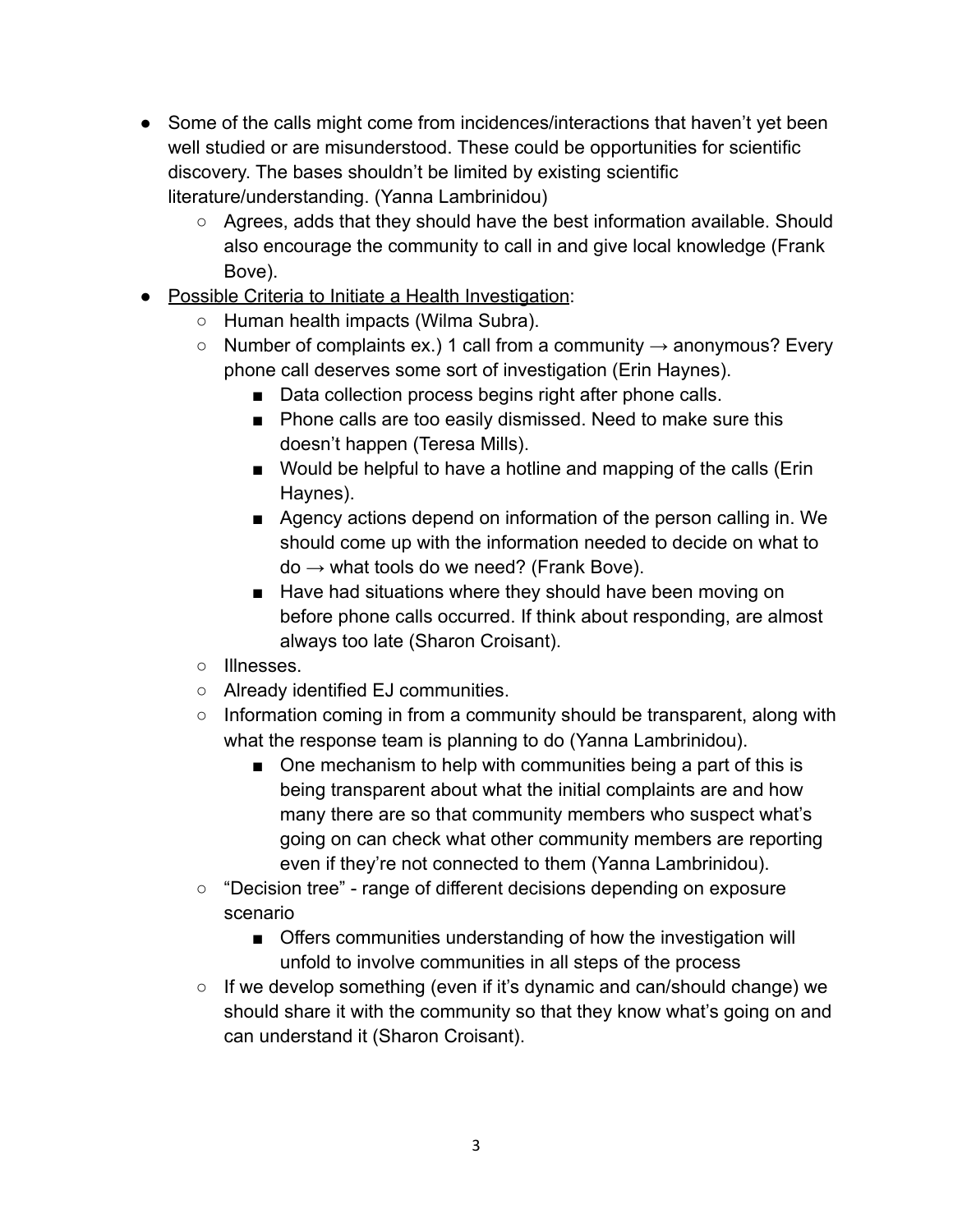- $\circ$  Part of the problem is that people are sent away for their concerns. Every concern should receive some level of attention. Something should be done to investigate everything (Marilyn Howarth).
- $\circ$  Prioritize information needed by the agency over criteria  $\rightarrow$  information needed depends on the scenario.

## **Question 2: Case Definitions**

- Case definitions work when chemical effects are known, but there are very few scenarios in which all contaminants are known (Marilyn Howarth and Stephen Lester).
- Should have certain questions you should ask yourself: what kind of exposure, timing of exposure, level of exposure, how far in the past did the exposures occur, pregnancy, age, etc. Help decide what you might want to look at. Work with the community and come up with a list of biomarkers you want to look at. Differs by the community and the situation (Frank Bove).
- When people believe they have health effects from chemical exposure, can make people feel that they're excluded if the case definition is made too early (Marilyn Howarth).
- Should include a list of health effects that people have had. Define the range of health effects, is it reasonable to think that exposure might contribute to these health outcomes? (Marilyn Howarth)
- Don't think we need a term (case definition). Case definition is a problem, don't use this term. Think rather about what we're investigating and why. This is good enough (Frank Bove).
	- We're limited where case definition doesn't make sense (Marilyn Howarth).
- Anecdotal information may be useful to define a case and what went wrong and right/what the outcome was (Lou Zeller).
- Don't let our perceived notions of case deter investigation in situations with multiple/unknown chemicals (Sharon Croisant).
- Citizens would be more receptive if we didn't have a case definition  $\rightarrow$  we're not exposed to one chemical at a time. Be transparent with the community about what you're doing and why you're doing it (Teresa Mills).
- Might be better to call it affected individuals (Thomas Dydek).

## **Question 3: Public Health Surveillance System**

- Change the word surveillance (Teresa Mills).
- Try to integrate environmental and health databases in a way that's better than previous programs, such as the NCEH tracking program. NCEH focuses too